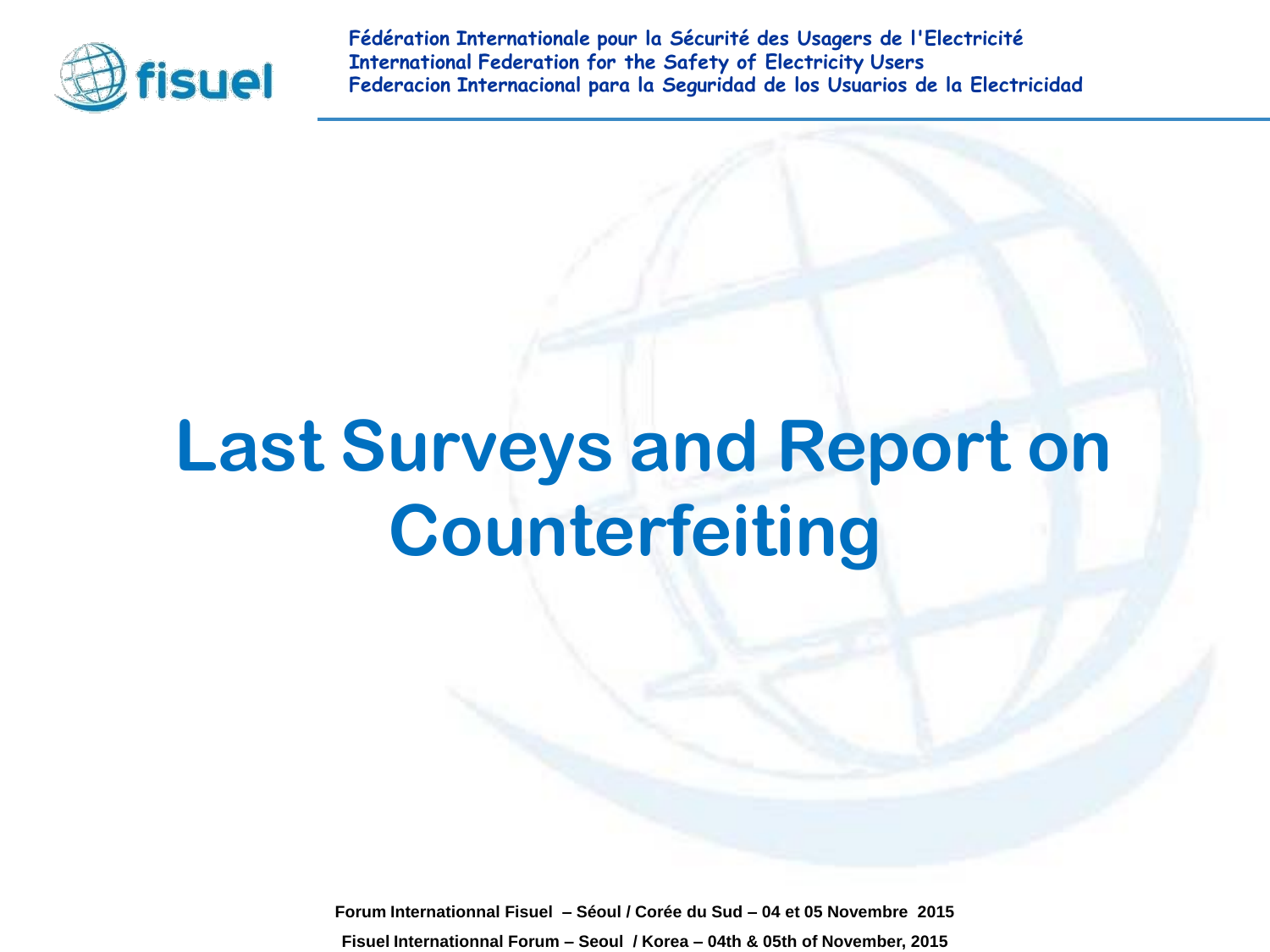

## **What's inside ?**

### **A short list of the latest surveys and reports issued about counterfeiting**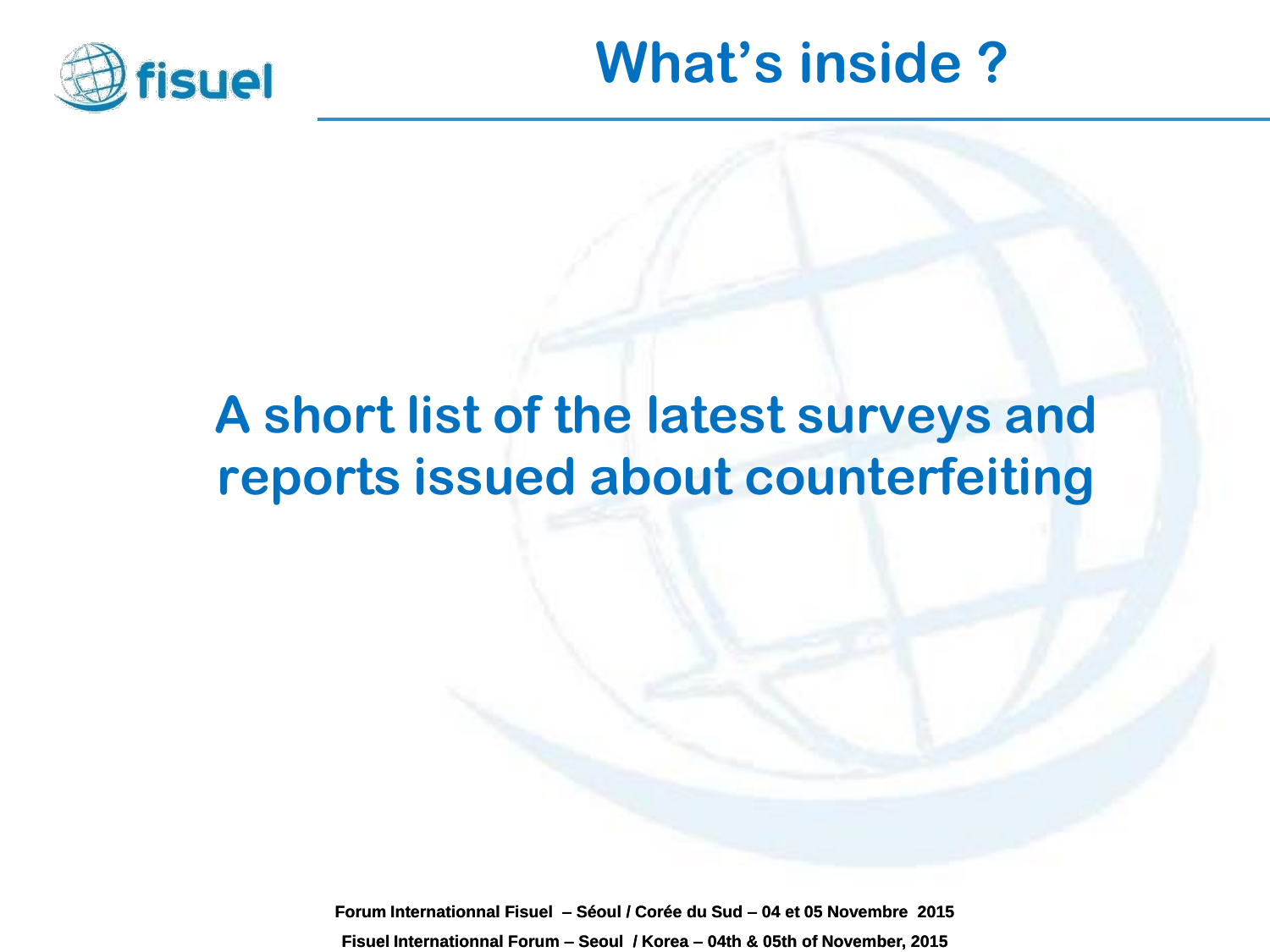

## **2015 Situation Report on Counterfeiting in EU**

#### **A joint project between Europol and the Office for Harmonization in the Internal Market**

**[https://oami.europa.eu/ohimportal/documents/11370/80606/2015+Situation+Rep](https://oami.europa.eu/ohimportal/documents/11370/80606/2015+Situation+Report+on+Counterfeiting+in+the+EU) [ort+on+Counterfeiting+in+the+EU](https://oami.europa.eu/ohimportal/documents/11370/80606/2015+Situation+Report+on+Counterfeiting+in+the+EU)**

**PELROPOL** 





2015 Situation Report on **Counterfeiting in the European Union** 

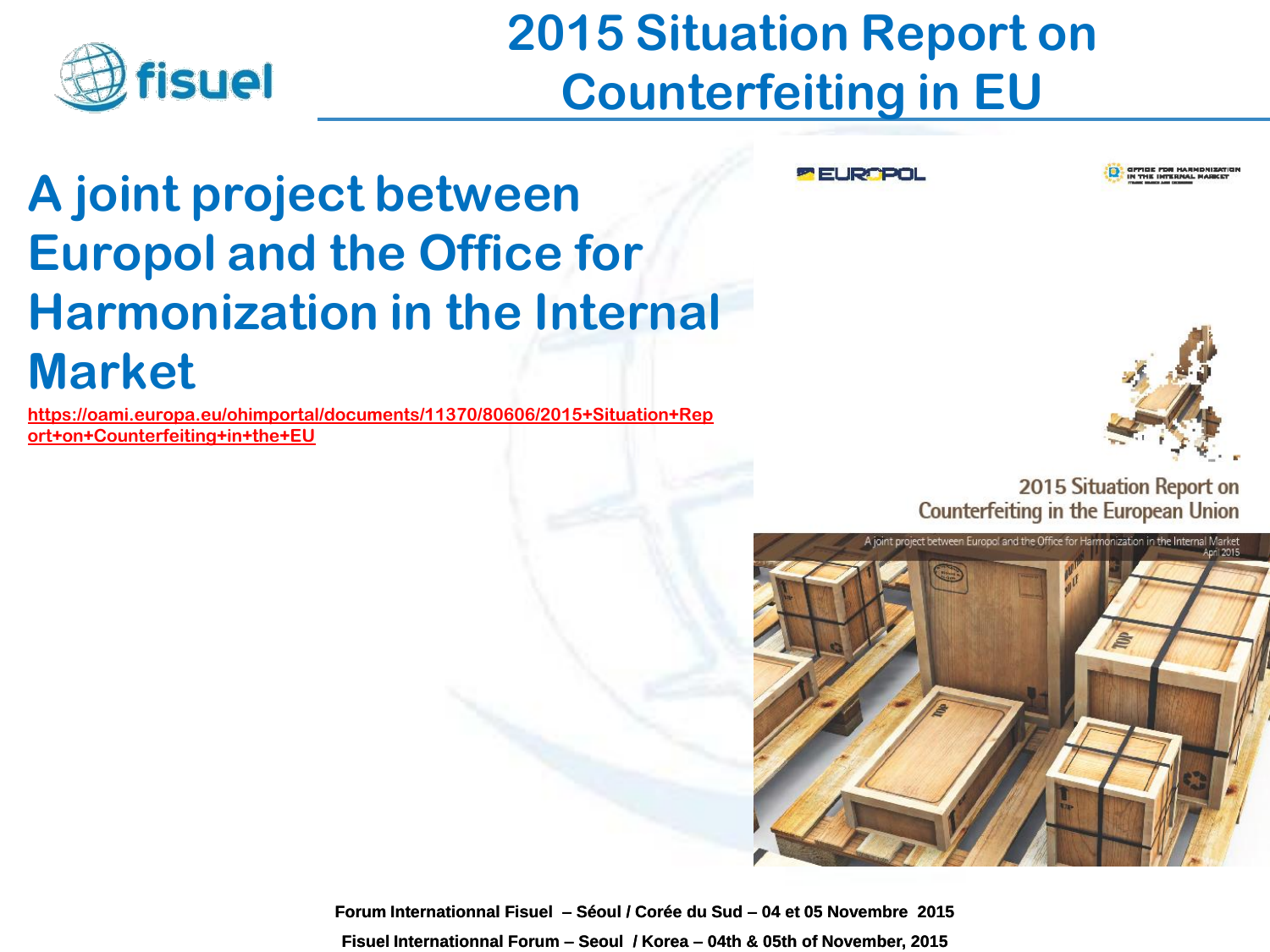

## **2015 Situation Report on Counterfeiting in EU**

#### **Main points :**

**All sectors / Transnational business / e-shopping and e-commerce (counterfeited websites are increasing)**

**Counterfeiting is now regarded by criminals as having lower risks and providing higher returns than drug trafficking.** 

**Well resourced and well organized networks.**

**Increasing role of Free Trade Zones (3000 FTZ in 135 countries, including 82 in Europe)**

**Emergence of EU production of counterfeit goods Lower risk of detection by customs**

**Need for more innovative and inclusive global responses from public and private stakeholders** **PRELIGEROL** 





2015 Situation Report on **Counterfeiting in the European Union** 

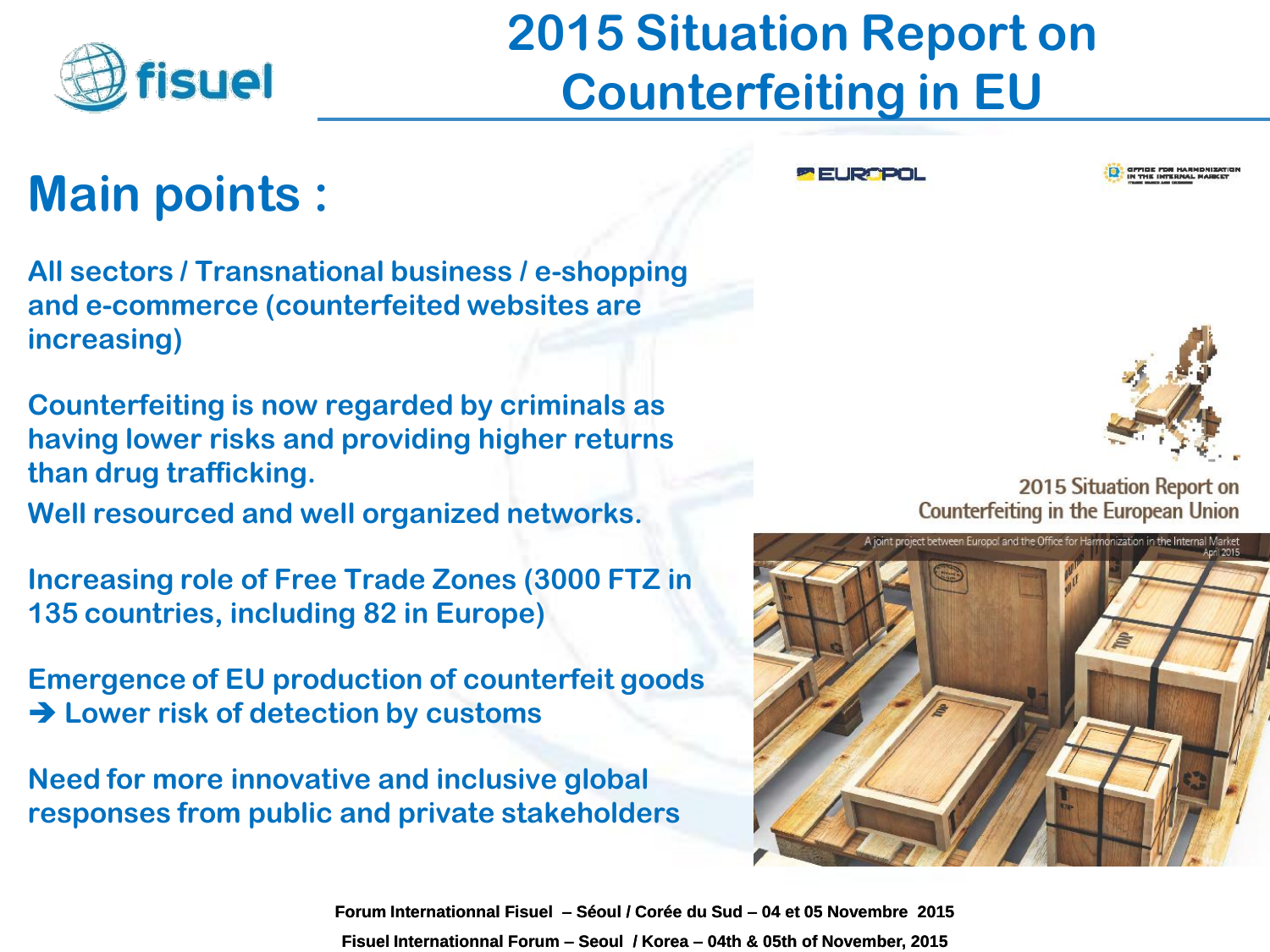

### **Roles and Responsibilities of Intermediaries**

### **Study on the role of intermediaries in the whole supply chain of counterfeited goods**

**[http://www.iccwbo.org/Data/Documents/Bascap/International-engagement-and](http://www.iccwbo.org/Data/Documents/Bascap/International-engagement-and-advocacy/2015-Roles-and-Responsibilities-of-Intermediaries/)[advocacy/2015-Roles-and-Responsibilities-of-Intermediaries/](http://www.iccwbo.org/Data/Documents/Bascap/International-engagement-and-advocacy/2015-Roles-and-Responsibilities-of-Intermediaries/)**

**This body of work is intended to accomplish the following:**

- **To identify some of the intermediaries involved in a typical supply chain;**
- **To show how criminals can infiltrate the supply chain and infringe on IP rights through these intermediary channels;**
- **To document the steps being taken to prevent this infiltration; and**
- **To suggest further steps to curb the abuse of intermediaries by criminal agents to facilitate the sale of fake goods.**

**ROLES AND RESPONSIBILITIES** OF INTERMEDIARIES: **FIGHTING COUNTERFEITING AND** PIRACY IN THE SUPPLY CHAIN







**MARCH 2015** 



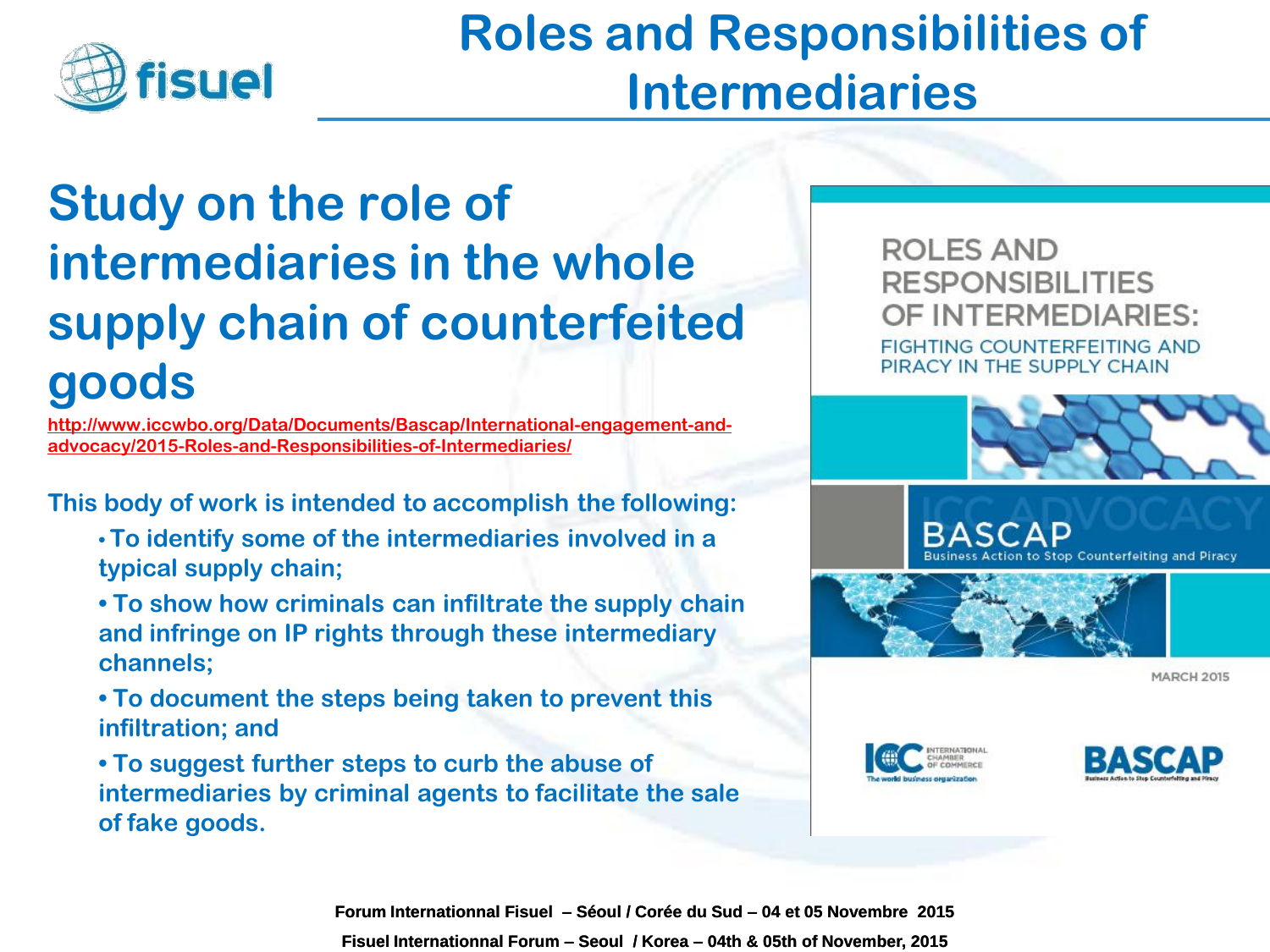

#### **World Trademark Review 2014**

#### **A practical, country-bycountry analysis of anticounterfeiting procedure**

**[http://www.worldtrademarkreview.com/Magazine/Download?issueGuid=7b2bfba6-](http://www.worldtrademarkreview.com/Magazine/Download?issueGuid=7b2bfba6-9d42-468a-bb86-ca4078d63a2e) [9d42-468a-bb86-ca4078d63a2e](http://www.worldtrademarkreview.com/Magazine/Download?issueGuid=7b2bfba6-9d42-468a-bb86-ca4078d63a2e)**

**2015 Edition is available online at : <http://www.worldtrademarkreview.com/Intelligence/Anti-counterfeiting/2015>**

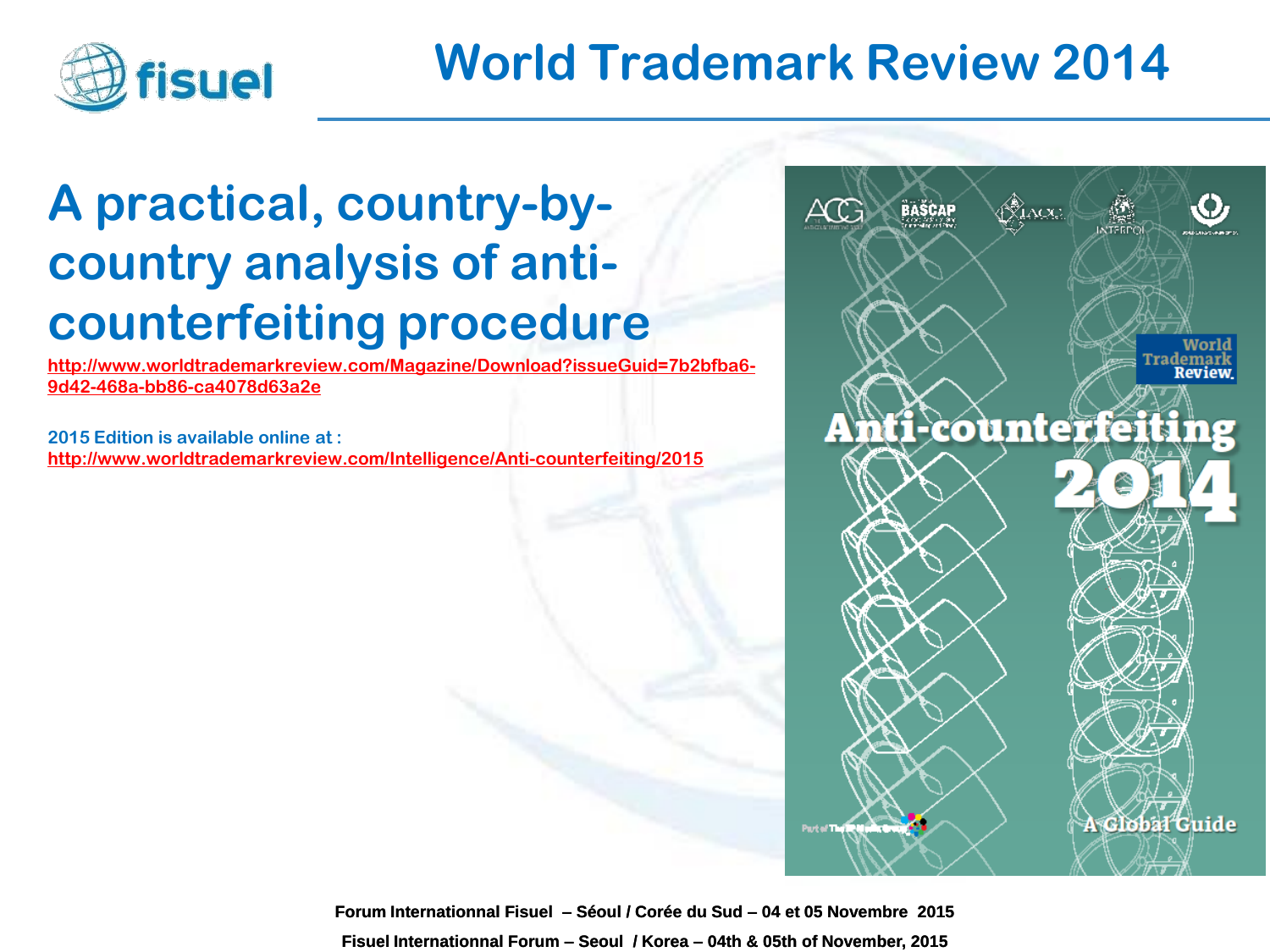

#### **Counterfeit / Substandard Mobile Phone**

### **Guide made by the Mobile Manufacturers Forum - Issued in February 2014**

**http://spotafakephone.com/publications.cfm?cat=White%20Paper**

#### **Black market : 10% of worldwide sales in 2010**



#### **EL INTRODUCTION**

There has been a proliferation in recent years in the manufacture, distribution, and sale of black market mobile phones (commonly referred to as counterfeit and substandard phones). While this problem has created significant adverse consequences for society, governments do not yet fully understand the scope and nature of the problem. Governments continue. to face significant challenges in finding effective solutions to this problem given the innovative and creative ways used by people and entities engaged in this illicit activity to evade enforcement/legal measures.

Despite the severity of the problem, very few resources currently exist for governments to draw on in order to understand the problem and to assist them in developing appropriate solutions. Also, there continues to be a dearth of comprehensive information educating consumers about the risks of purchasing black market cell phones. The goal of this .<br>resource guide is to create the most authoritative and

comprehensive resource guide for governments/consumers on this topic. The Mobile Manufacturers Forum (MMF) has collected information from a variety of sources when preparing this guide and as such this guide covers a broad range of relevant ubjects such as information on the scope of the problem, the various risks to society, and benchmarking information on legislative and technical solutions

#### **E WHAT IS THE DIFFERENCE BETWEEN COUNTERFEIT AND SUBSTANDARD MOBILE PHONES?**

While there are more similarities than differences between counterfeit and substandard mobile phones, it is important for governments to understand the difference. Counterfeit and substandard cell phones (which are collectively referred to as 'Shanzhai' or 'black market' products<sup>1</sup>) are the same in the following significant ways: the IMEIs on both categories of mobile phones are likely to be invalid<sup>2</sup>; both counterfeit and substandard mobile phones avoid the payment of patent royalties to the rightful intellectual right holders; both use inferior or used chipsets and other components; and, both fail to comply with applicable country legal requirements regarding sale and distribution of these devices. There is, however, an important difference, between these two subsets of black market mobile phones that is important for governments to understand because they underscore the need to craft solutions that are designed to control the distribution of both categories of handsets.

A counterfelt mobile phone is a product, which explicitly infringes the trademark or design of an original or authentic product. A counterfeit mobile phone copies the trademark (brand) of an original well-recognized brand, copies the form factor of the original product, and/or copies the packaging of the original product. In other words, a counterfeit mobile phone is an identical copy of the original brand or similar to the original brand (in terms of copying the trademark or the design) for all practical purposes it can be considered to be a 'copy' of the original 'branded' product. This includes, for example, those products which adopt a label felt to be amusing and humorous by playing with the established brand name (e.g. 'Nokla' or 'SunSang').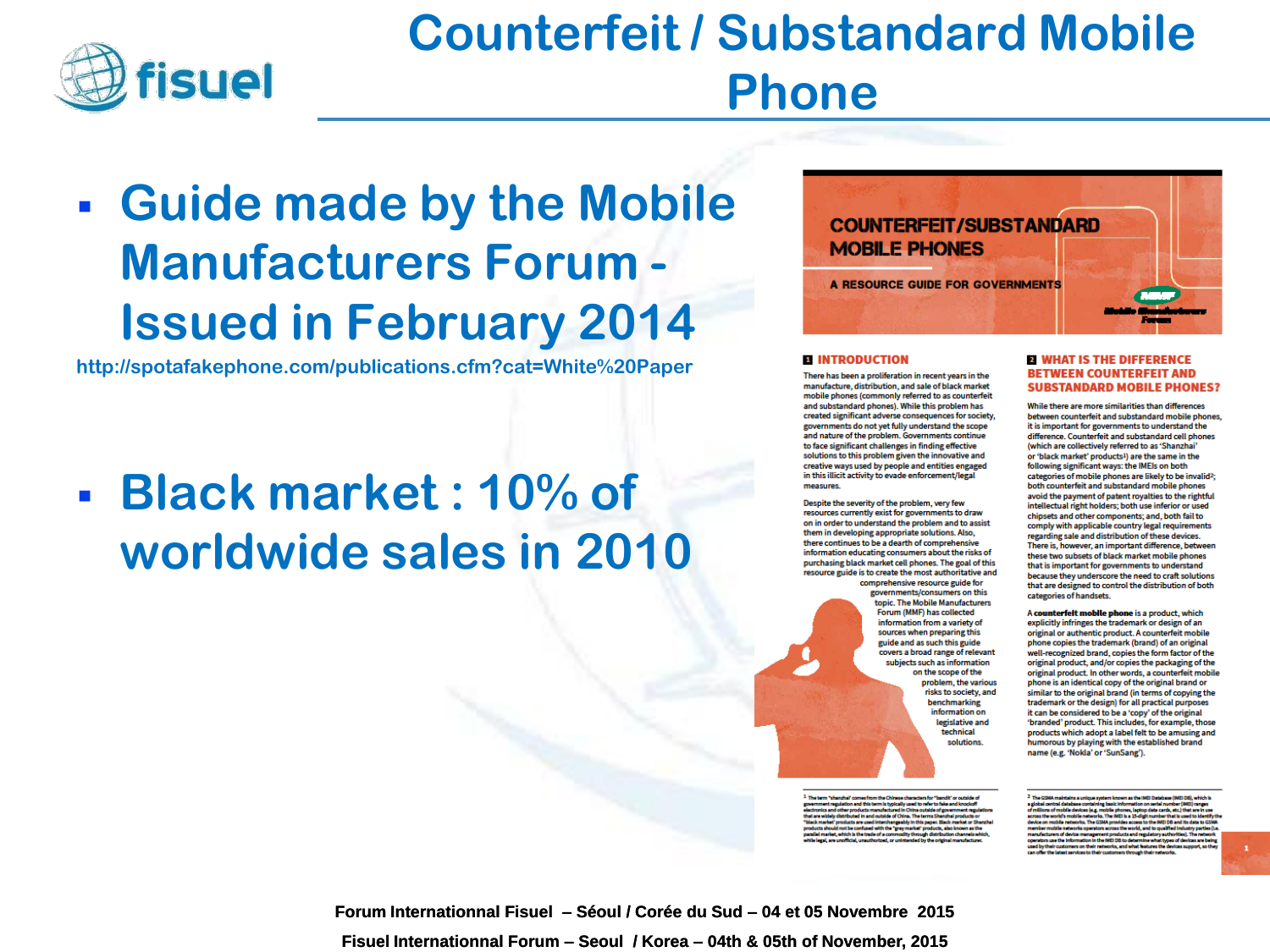

## **Counterfeit / Substandard Mobile Phone**

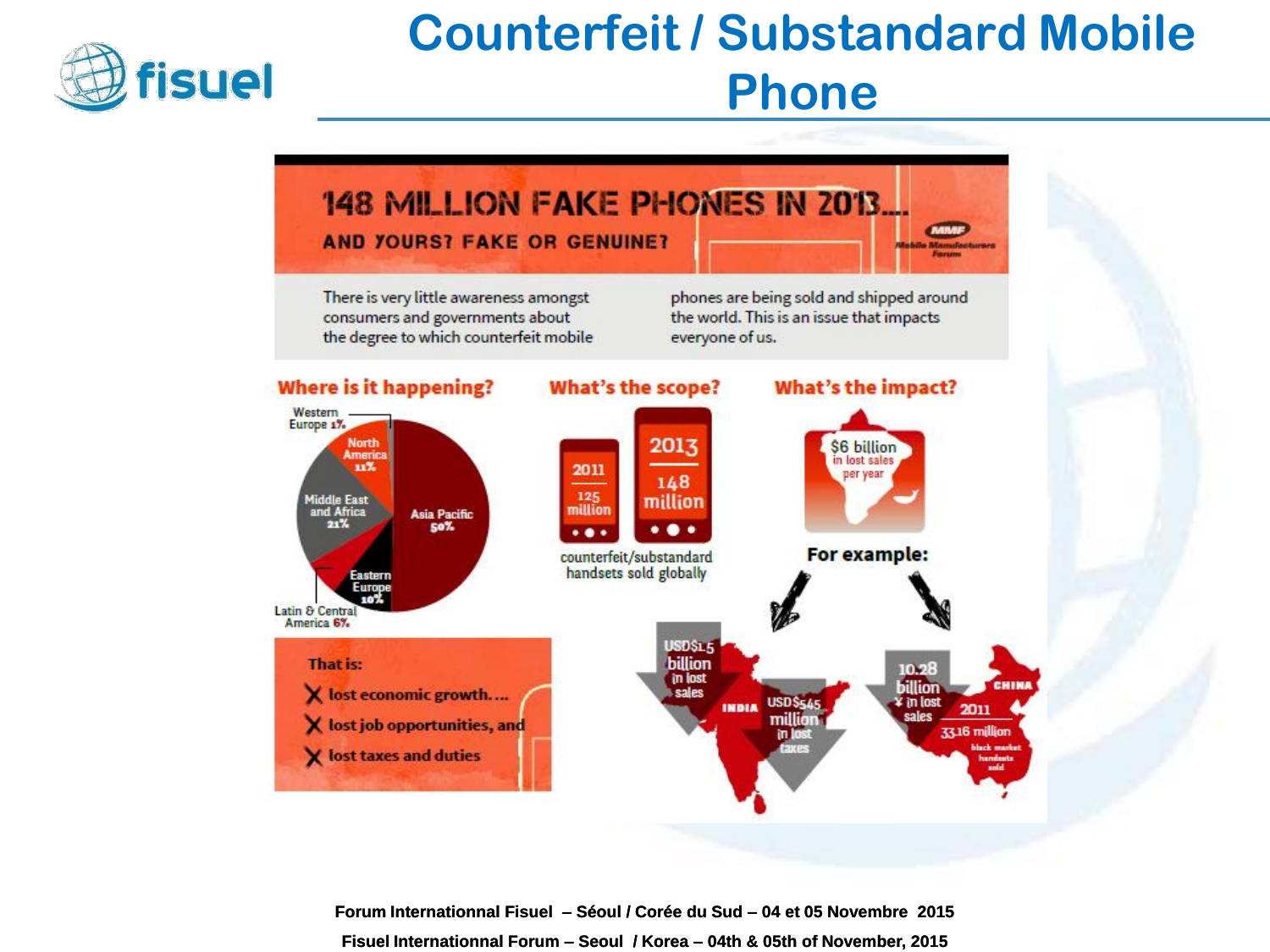

### **Counterfeit / Substandard Mobile Phone**



#### Not in my country? Well, probably yes!

Organised criminal networks undertake counterfeiting and the smuggling of these products around the world. The United Nations Office on Drugs and Crime estimates that the trade in all counterfeits is worth \$250 Billion per year.

#### A real threat to health and environment

Counterfeits or fakes by their nature are illegal and those behind them aren't interested in the safety checks or in meeting the quality standards for regular products. Some of the counterfeit phones have been found to contain high levels of lead and other substances which can harm the environment and are a danger to human health.



٠

#### **IS MY PHONE GENUINE OR FAKE?** FIND OUT BY CHECKING WWW.SPOTAFAKEPHONE.COM

Mobile Manufacturers Forum, Diamant Building, Blvd. A. Reyers 80, 1030 Brussels, Belgium - www.mmfai.org